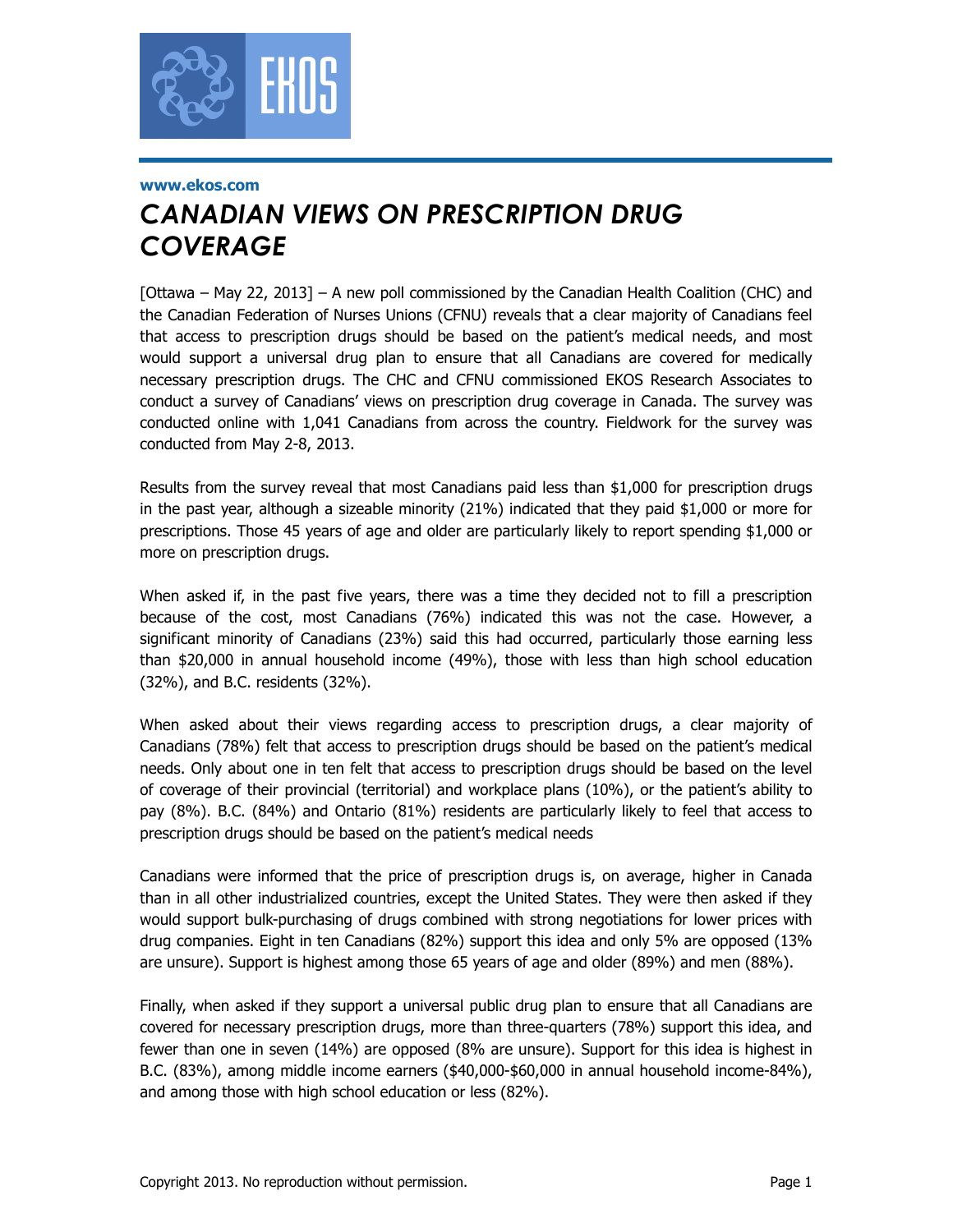

#### **Top Line Results:**



## **Inability to Pay For Prescriptions**

**"In the past five years, was there a time you decided not to fill a prescription because of the cost?"**

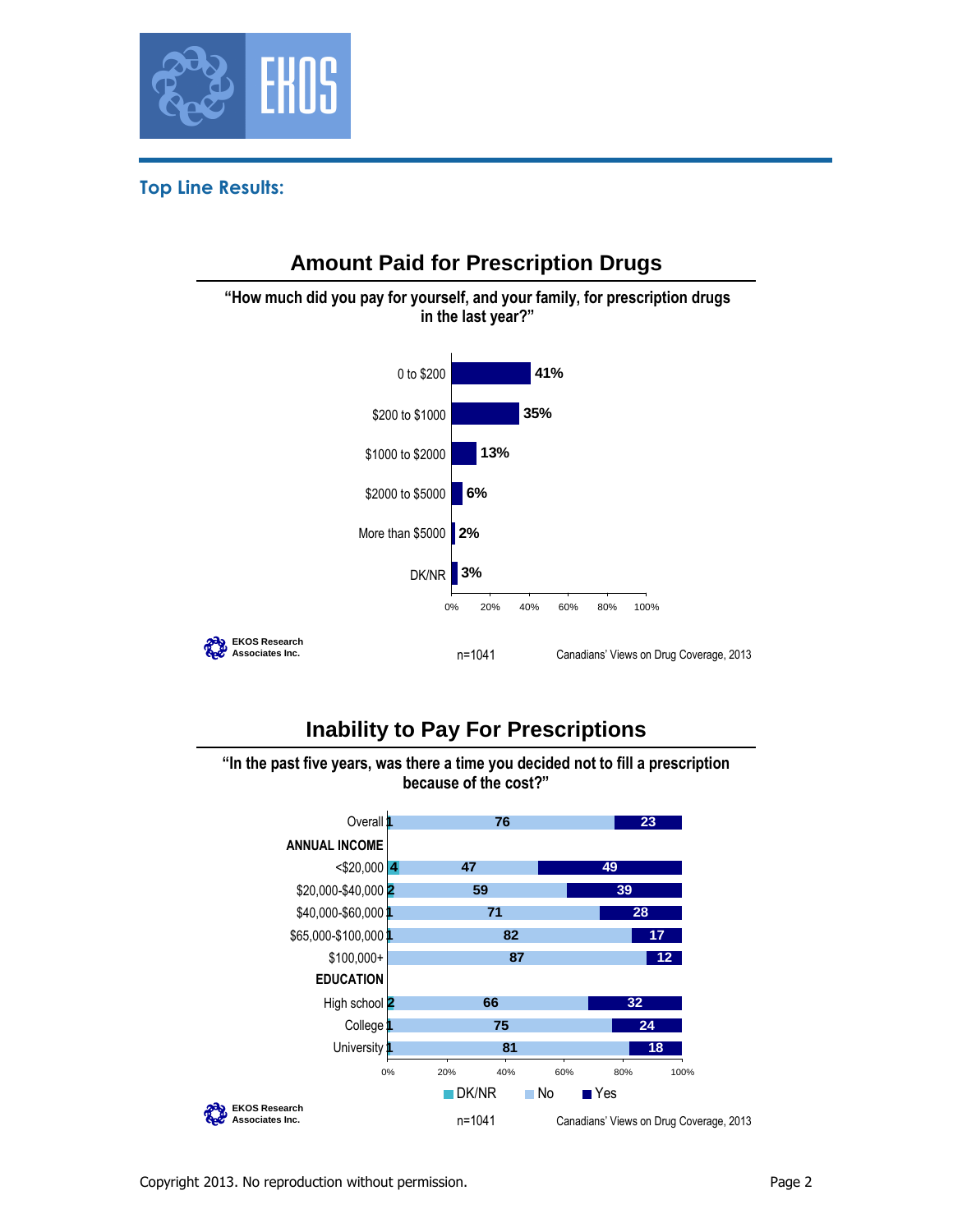

### **Views on Access to Prescription Drugs**

**"Because of the variety of public and private drug plans, Canadians do not all have access to the same prescription drugs to treat the same medical conditions. Which of these statements best reflect your point of view. Access to prescription drugs should be based on…?"**



## **Support for Bulk Buy Purchasing of Drugs**